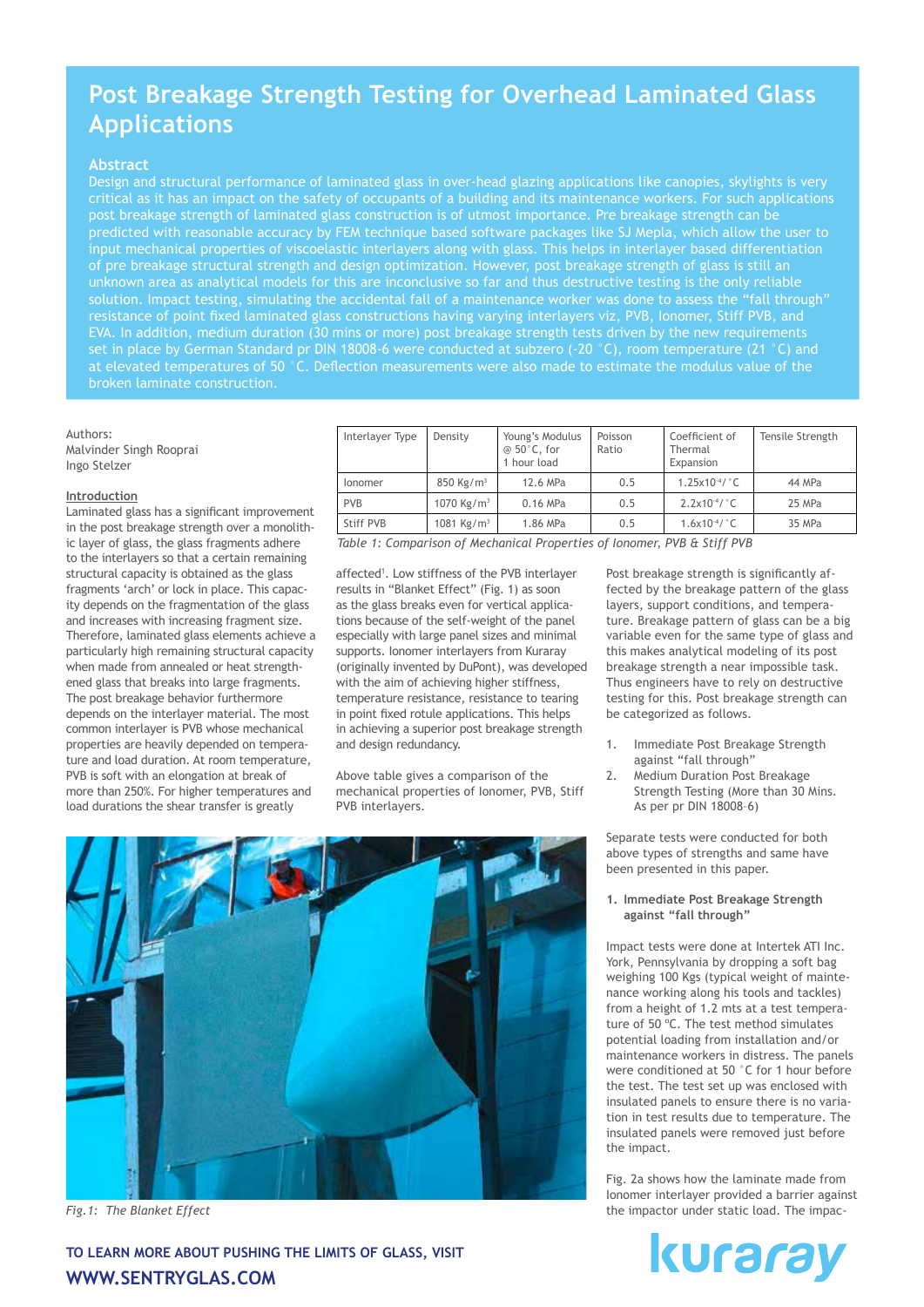# kuraray

**Post Breakage Strength Testing for Overhead Laminated Glass Applications**





*Fig. 2 (a & b): Frameless (point supported) canopy application under static load*





*Fig. 5: PVB laminate provided no "Fall Through" resistance* 

tor was removed after 15 minutes without any tearing of interlayer observed at the rotules (Fig. 2b). In the subsequent impact test, this laminate provides "Fall Through" restistance (Fig. 3), whilst laminates made from EVA, PVB and Stiff PVB in Fig. 4, 5, 6 respectively, collapsed as soon as the impactor struck, and failed to act as a barrier.

### **2. Medium Duration Post Breakage Strength Testing (30 Minutes or more)**

#### **Standards Requirement**

German Standard pr DIN 18008–6, (Glass in Buildings – Design & Construction Rules – Additional requirements for walk-on glazings in case of maintenance procedures) in February 2015, has made the post breakage performance requirements for an overhead glazing, that is accessible for maintenance and cleaning, much more stringent than ever before. The new regulation requires a laminated glass construction to sustain the weight of 100 Kg for at least 30 minutes after



*Fig. 4: EVA laminate provided no "Fall Through" resistance*



*Fig. 6: Stiff PVB laminate provided no "Fall Through" resistance*

breakage of top layer of glass. First, the panel is subjected to an impact made by dropping a twin tyre impactor which weighs 50 Kg from a height of 900 mm. This is followed by imposing a load of 100 Kg for 30 minutes on an area of 200 x 200 mm (Fig. 7). After breakage of the uppermost glass layer, the whole glazing element must stay on its supports for at least 30 minutes. The test is successful if the specimen does not slide from the supports, the impact does not penetrate the laminated glass and no dangerous glass fragments fall down<sup>2</sup>.

Post breakage strength tests on point supported glass panels (1.5 m x 2.0 m) for a typical canopy application were conducted at University of Armed Forces in Munich, Germany. 9 glass panels with each of 4 different interlayers – Ionomer (1.52 & 0.89 mm), Stiff PVB (1.52 mm), and PVB (1.52 mm) were prepared for testing at 3 different temperature scenarios. The objective was to know which interlayer type laminate construction can pass the requirements set by pr DIN 18008-6 at 3 different temperatures (-20  $^{\circ}$ C, +21  $^{\circ}$ C and +50  $^{\circ}$ C). 3 panels were tested for each temperature scenario. An attempt was made to know the ultimate capacity of the laminates. However, the test apparatus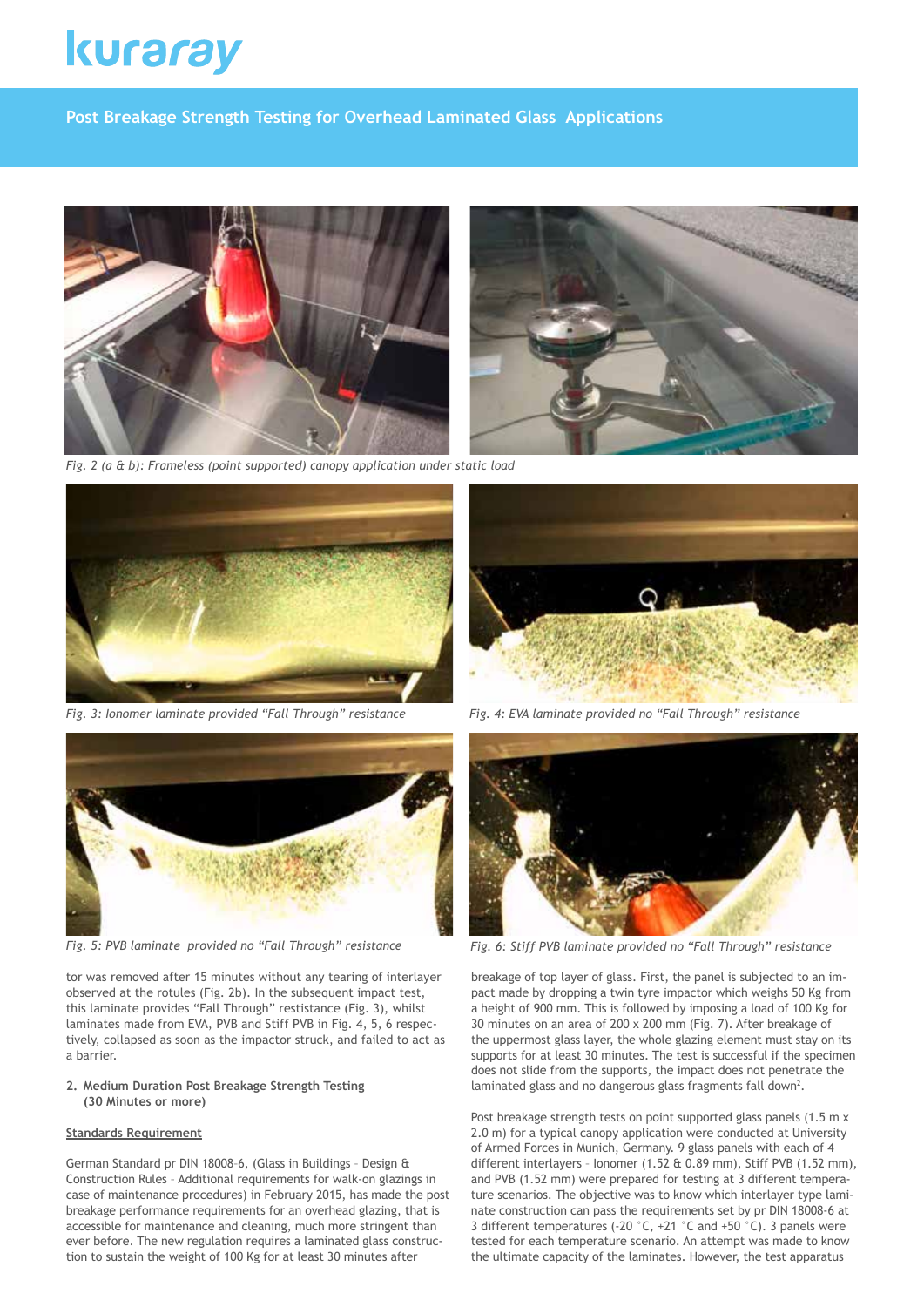# kuraray

## **Post Breakage Strength Testing for Overhead Laminated Glass Applications**



*Fig. 7: Post Breakage Test layout*

had a limitation of applying a maximum load of 400 Kg. The laminates were conditioned for at least 3 hours for each temperature scenario. The test chamber had a temperature control mechanism for -25 °C to +25 °C. The laminate construction with all different types of interlay-



*Fig. 8: 400 Kg load on Ionomer laminate at 21 °C* 



*Fig.10: Broken PVB laminate collapsed at 50 °C*



*Fig. 12: 0.89 Ionomer laminate collapsed at 200 Kg*

ers was strong enough to withstand the impact against any breakage. Therefore the upper layer of laminates in each case had to be broken manually with a centre punch. It was followed by placing a 100 Kg concrete block on the glass panel for 30 minutes. The test was aimed to know the ultimate post breakage performance limit so load was ramped up to 400 Kg in increments of 100 Kg, with a 15 minute time interval between each load increment.

Laminates with Ionomer and Stiff PVB interlayers sustained this load of 400 Kg without collapse at -20 °C and + 21 °C temperatures (Fig. 8), whereas in Fig. 9, PVB laminate could not sustain the 100 Kg imposed load at 21 °C as it collapsed in few seconds when load was placed due to tearing of the interlayer at rotules.

At elevated temperature of 50 °C, broken laminate construction with PVB & Stiff PVB interlayers could not sustain their own self weight as they collapsed (Fig. 10 & Fig. 11) soon after breakage of both layers.



*Fig. 9: Collapsed PVB laminate with 100 Kg at 21 °C*



*Fig.11: Broken Stiff PVB laminate collapsed at 50 °C*



*Fig. 13: 1.52 Ionomer laminate collapsed at 300 Kg*